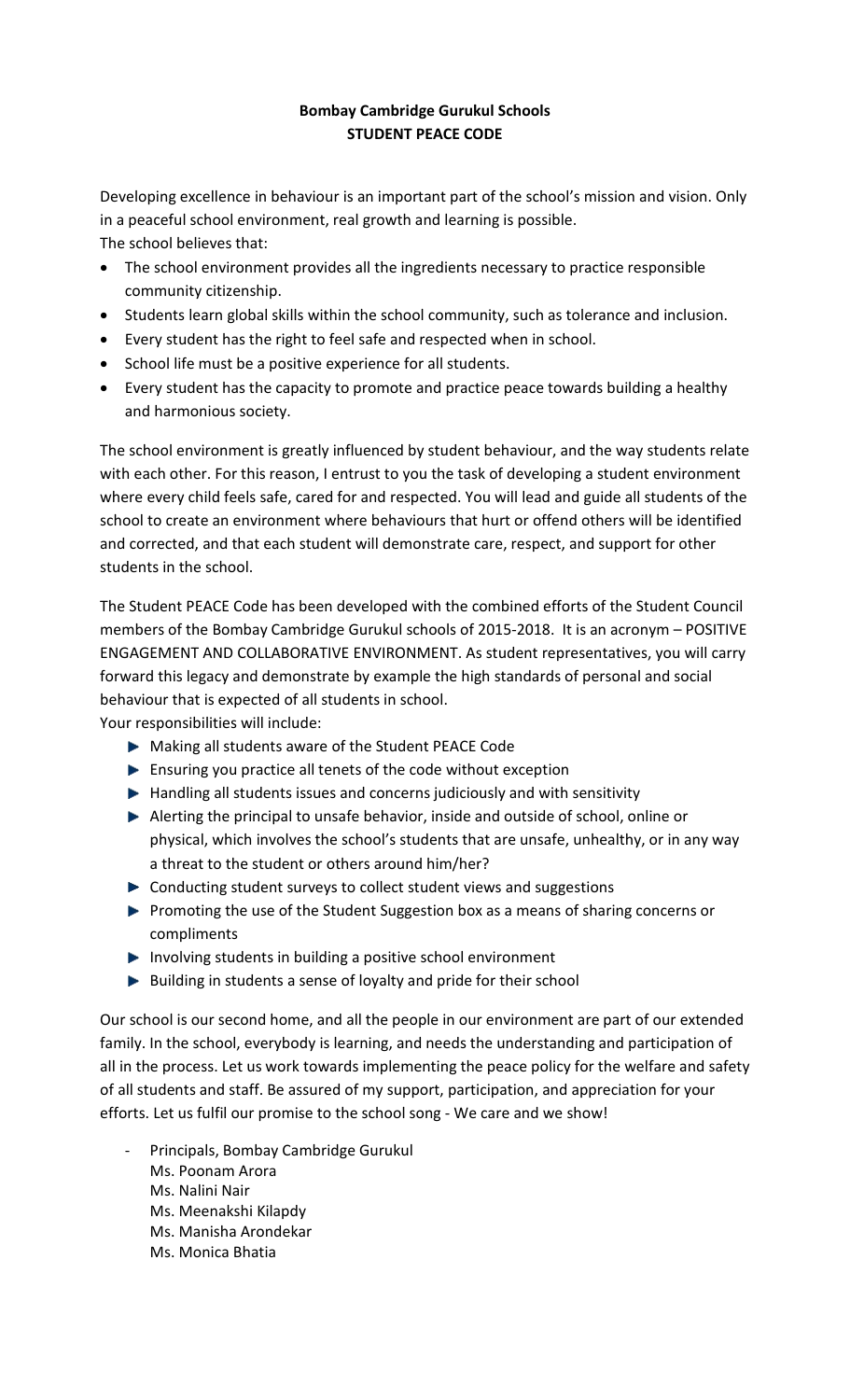

# **THE STUDENTS PEACE CODE**

**POSITIVE ENGAGEMENT AND COLLABORATIVE ENVIRONMENT DR. S. RADHAKRISHNAN INTERNATIONAL SCHOOL DR. SARVEPALLI RADHAKRISHNAN VIDYALAYA, MALAD**

The Student PEACE Code has been developed to contain all expectations and guidelines for student behaviour in school. The purpose of the document is to create a positive school environment where all students can co-exist peacefully and in harmony, with respect for diversity and an attitude of humanity for all elements in their surroundings.

PEACE = POSITIVE ENGAGEMENT AND COLLABORATIVE ENVIRONMENT. *Engagement means how involved is each student in maintaining a friendly environment, and whether each student's contribution is positive, that is directed to the well being of others. Collaborative environment is where every student helps other students and works together with them to build a school culture of support, care, and friendliness.* 

If each student makes a conscious decision to adhere to the code and contribute to others learning, our school will be a place every student can love and look forward to coming to. The PEACE Code is a guideline for all students on how to manage their behaviour so that it does not cause hurt or offense to anyone, and provides a stress-free environment for all students.

All students of the school are expected to practice the following behaviours that reflect responsible citizenship to the school community:

- 1. **Show Empathy**: Empathy involves the ability to understand the perceptions, points of view, interpretations, emotions and needs of different people. Empathy is the capacity in us to know when people are hurting and need understanding and support. For this it is important that you:
	- $\blacktriangleright$  Help students who are tense, anxious, and scared to calm down and feel more confident
	- Listen to other student's problems and offer him/her comfort
	- $\blacktriangleright$  Avoid blaming, lecturing, and pressuring anyone
	- Use words like "I understand", "How would you like me to help you?", "It must be difficult."
	- $\blacktriangleright$  Be kind to students in distress and support them through routine activities in school.
	- $\blacktriangleright$  Show compassion by listening to others' perspectives and empathizing with their experiences.
- 2. **Practice Mindfulness**: Mindfulness is a simple but powerful technique to focus attention, manage emotions, handle stress, and resolve conflicts. This allows you to make wiser decisions in the heat of the moment, rather than only in retrospect – and can provide a much more positive school environment. To develop this, you can:
	- $\blacktriangleright$  Slow down your actions and be conscious of what you do or say
	- Observe how your words and actions impact other people around you
	- $\blacktriangleright$  Be in the present and don't worry about the past or future needlessly
	- Mean what you say for eg. When you say "Sorry" or "Thank you" let it come from genuine feeling
	- $\blacktriangleright$  Take care of things resources in the school environment are meant to be shared by all students equally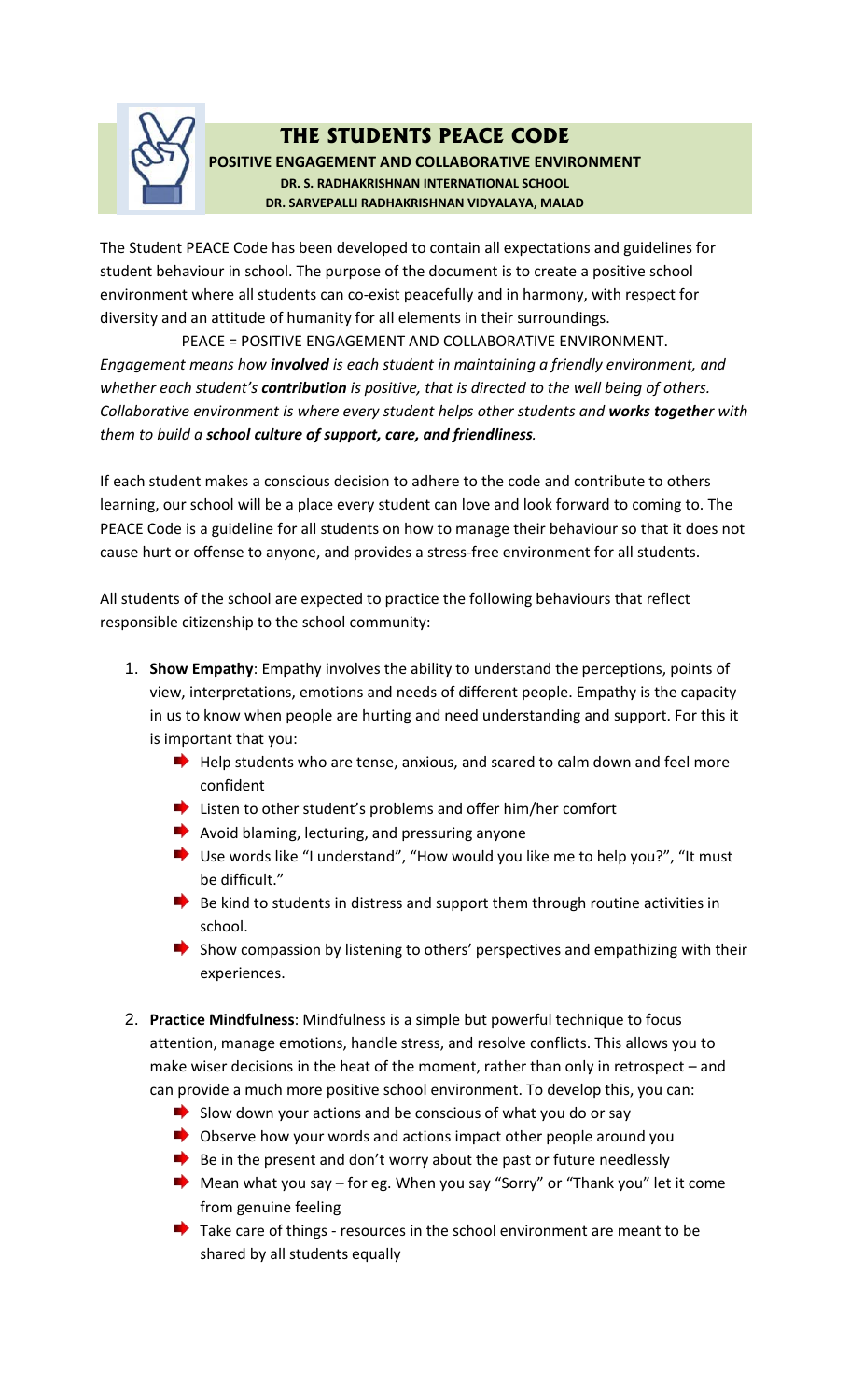- 3. **Dissolve Conflict**: Most people tend to handle conflict through fighting or hurting others. Managing conflict is about finding peaceful ways to resolve differences and issues. Good conflict resolution leads to everyone involved feeling understood and ensures relationships stay positive. For this, you can:
	- $\blacktriangleright$  Become aware that conflict only leads to damage and hurt
	- $\blacktriangleright$  Identify early signs of potential conflict and stop it from escalating
	- **Practice cooperation, problem solving, mediation and negotiation to manage** conflict
	- Do not get carried away or pressured by friends to do things that are offensive or hurtful to others
	- Learn to respect other people's right to disagree or to be different
	- $\blacktriangleright$  Be resilient and handle your emotions in difficult times with a cool mind
	- $\blacktriangleright$  Identify instances of discrimination and gender bias in the school environment and work towards extinguishing misconceptions/prejudice and stereotyping
	- $\blacktriangleright$  Demonstrate courage by addressing conflicts directly and sharing your feelings and needs honestly.
- 4. **Be Appreciative**: Everyone has qualities that help or hinder their growth. The more we focus on the positive, the more we can help people grow. There is much to appreciate in other people, in yourself and in everything that you have. To help people feel appreciated:
	- $\blacktriangleright$  Look for and share the positives in people around you
	- $\blacktriangleright$  Find the positive in everything that happens to you
	- $\rightarrow$  Avoid comparison and competition
	- $\blacktriangleright$  Believe that there is always a solution even if you can't see it right now
	- Know that you are unique and there is no one like you
	- $\blacktriangleright$  Be grateful appreciate what you have and what others do for you
- 5. **Respect Diversity**: In a community, there are skills that are essential to healthy and harmonious co-existence. These skills are communication, assertiveness, cooperation, and interpersonal respect. To be a responsible member of the school community, you must:
	- $\blacktriangleright$  Be polite and respectful of everyone
	- $\blacktriangleright$  Remember, with rights come responsibilities
	- Know that everyone is equal and deserves to be acknowledged for who they are
	- $\blacktriangleright$  Believe each one has the ability to contribute to making the school environment positive
	- $\blacktriangleright$  Understand that similarities and differences are what make people interesting
	- Learn to collaborate, share, and express yourself
	- **EXTERN** Learn to differentiate right from wrong, and choose wisely
	- $\blacktriangleright$  Take care of all school-mates as you would your friends and family

While we all have our emotions and tend to react when we experience stress, the school environment can help and support everyone to make healthy choices.

So that each student can feel safe and cared for, students must AVOID the following behaviours in school:

#### **No student may bully another student.**

Older or stronger students are expected to take care of younger or weaker students. Behaviour such as using force, aggression or offensive language will not be permitted in the school. Spreading false information (online or off-line), damaging another's property,